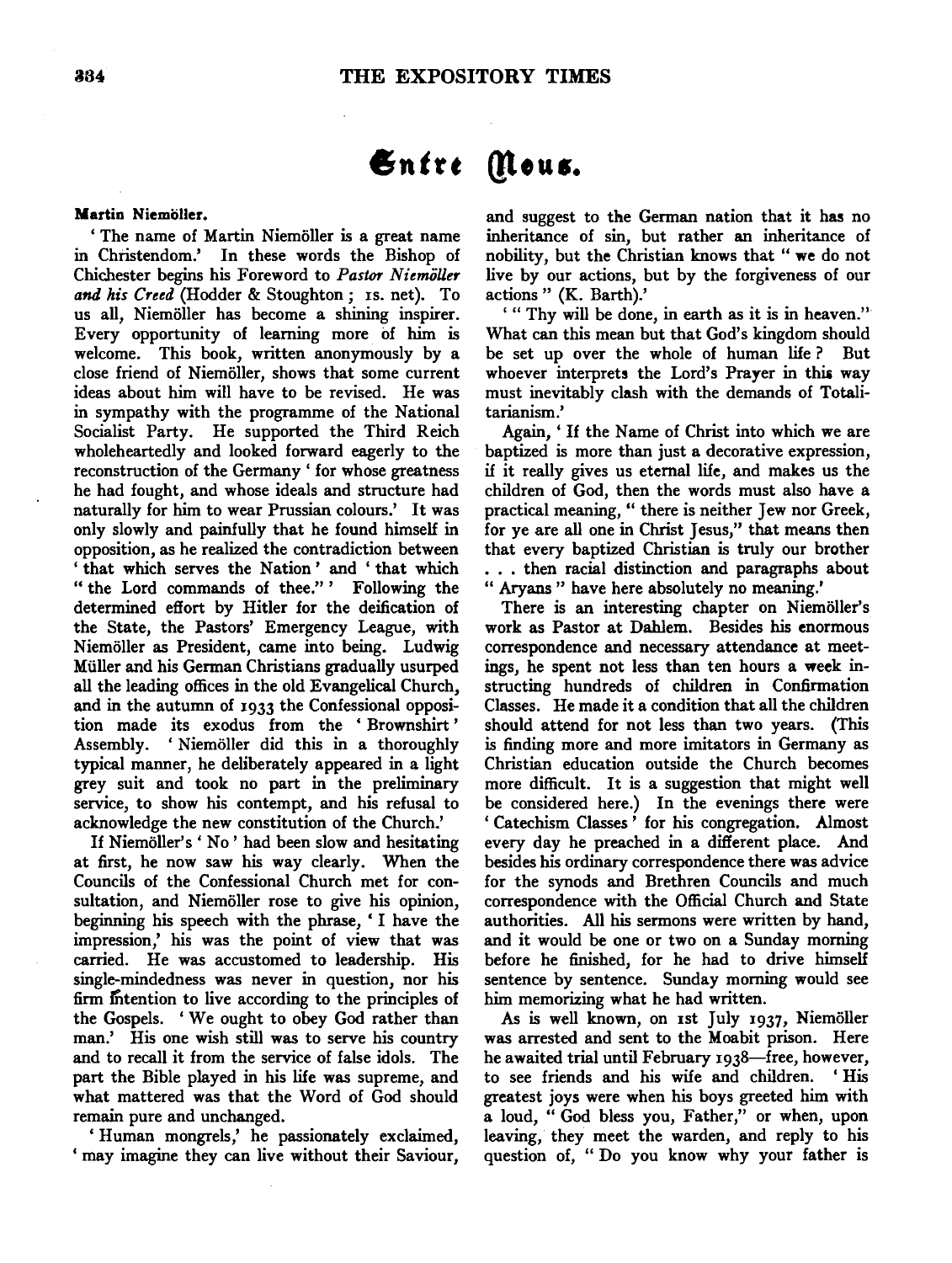here ?" with a cheerful and confident, "Yes, because he has preached the Gospel loudly and truthfully," or when at home the little sister declares, "I feel quite proud whenever I write State Prison, Moabit."'

After his trial he was re-arrested and sent to dose confinement in the dreaded concentration camp at Sachsenhausen. In this spring of 1939 he is still there, and it was reported the other day that another pastor of the Confessional Church has just joined him. 'Robbed of his freedom, his work and his family, brought by force to silence, and yet in his cell he is probably more eloquent and more powerful than in the pulpit. " Before," said an English friend, "I knew he was a fighterbut now I know he is a believer." '

# Bishop Wood of Nagpur.

A short memoir of Alex Wood, Bishop of Nagpur, who died in the spring of 1937, has been written by the Rt. Rev. Eyre Chatterton, his predecessor. The publishers are the S.P.C.K. (3s. 6d. net).

Alex Wood was born in Aberdeenshire on 27th July, 1871. He was brought up by his grandparents on a farm. The life was a hard one, but it was a fine training for the strenuous years that he was to spend in India. His grandparents were devoted members of the Scottish Episcopal Church. Although the nearest church was seven miles from the farm, Wood tells how they had to walk to it every Sunday in all kinds of weather. He distinguished himself at school, and later at Aberdeen University and at Edinburgh Theological College. After two years in the Home Church a call came to him to give himself to missionary work in India. There, for the first eighteen years, his work was that of an itinerant evangelist among the Gonds of the Chanda villages in the Nagpur diocese. Physically, he was eminently suited to the work. He was strong, loved adventure, and was a great sportsman. There was a streak of boyishness in him. A number of stories to illustrate this are told by his friend, Archdeacon Dickson. One, dating from a later time, is that he was on one occasion visiting lime quarries in Gangpur State. 'The manager, with some pride, showed us over the very modem kiln, a cube-shaped building about thirty feet high. Higher still was what was known as the crow's *nest,* approached by a frail iron ladder. This was strong enough for the lightly-made Indian but had not been constructed for sixteen-stoners. To the surprise of all, and the horror of some, a challenge from the manager sent the Bishop up the ladder.'

After the end of the War Wood was appointed Bishop of Chota Nagpur. This diocese is described as very fairly homogeneous and compact! But compact is further explained as ' only the size of England.' Much of his work now was educational. He had the responsibility of establishing two schools at Namkum, and he took the keenest interest in three Anglo-Indian schools. For the last eleven years of his life he was in charge of the enormous straggling diocese of Nagpur-at least seven times as big as England and consisting of three great territoriesthe Central Provinces, under British administration ; Central India, the land of Mahratta and semi-Rajput Rajahs; and Rajputana.

Wood had one great joy there. He was enabled to see the results of his own early labours in the villages of Chanda, from which large numbers of converts were now coming. But there were difficulties and discouragements also. During a tour in the Central Provinces he writes : ' At present I am wandering in a sad part of the diocese, where a once flourishing Mission is slowly dying from a lack of missionaries. We used to have 8ooo Christians here ; we now have fewer than 1000 !! I remember the days of Molony, when this was the most promising Mission in the C.P. Since he left it has been one long tale of defeat and retreat.'

### 'Rejoice.'

In *The Christian World* for 2nd March, there is an outstandingly suggestive leading article and one which is peculiarly apt to-day. It is written by Dr. Herbert H. Farmer. We make the following quotation from it : ' Coleridge calls joy " the strong music of the soul " and again, searching for a phrase, " a luminous mist.'' Probably music affords the best, if still inadequate, analogy.

' . . . I remember once seeing a little child one bright summer morning sitting amidst the rosebeds in the sunshine. She was lifting handfuls of earth and letting them run through her fingers, and humming softly to herself. Obviously her little spirit was glowing with joy, but the joy resided not in the light and warmth of the sun, nor in the pleasurable feel of the earth, nor in the healthful harmony of her body, nor in the love of the home by which she was surrounded, but in all these fused together. Joy was the music of all these natural impulses and feelings taken together. Now, as the soul of man develops and enlarges its range and depth, so it becomes possible for it to take up into the strong music of the soul, into joy, things, feelings, experiences, which by themselves would be